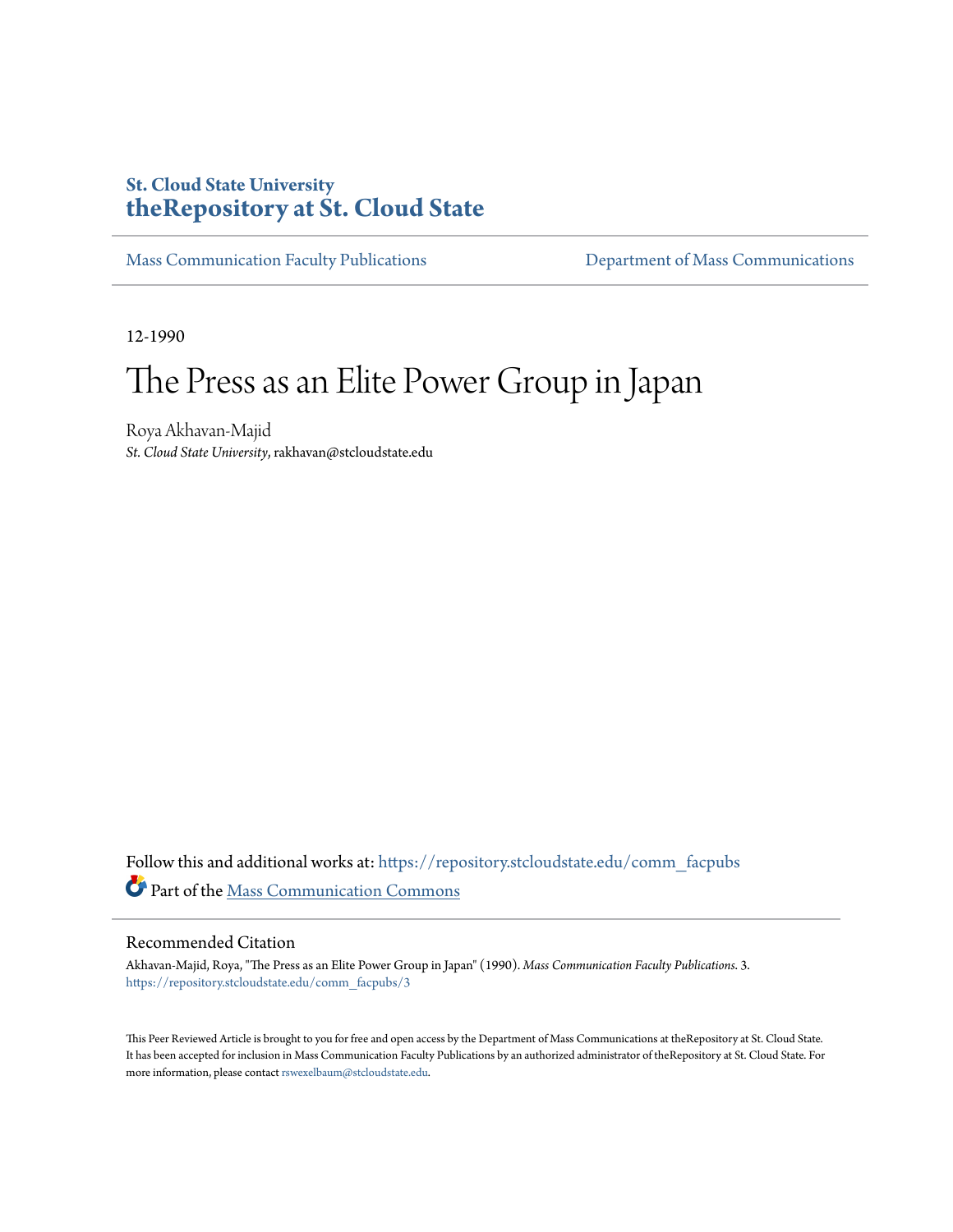# **The Press as an Elite Power Group in Japan**

# **by Roya Akhavan-Majid**

A lengthy field study in Japan using interviews and other sources and focusing on the nation's five leading national newspapers and Tokyo's major television stations finds evidence of much overlap between industry and the news media, through interlocking directorships and social club memberships, for example. Also journalists and other industrial leaders tend to be educated at the same exclusive universities and journalists also belong to professional clubs in which common values *are* shared. There already is a concentration of ownership of Japanese mass media and, through the mean sketched in this study, one can find how the mass media are integrated with other power centers of Japanese society.

Despite the growing importance of Japan on the international scene, the last five decades have seen few analytical investigations of the postwar mass media in Japan. To the extent that they do exist, studies of the Japanese mass media characterize the system as essentially Libertarian, albeit one that tends to deviate, more so than its western counterparts, from the Libertarian ideal-type. It is the contention of this paper, however, that far from representing minor deviations, these anomalies reflect inherent structural differences with the Libertarian model, calling for an altogether different conceptualization.

The key characteristics of the alternative model exemplified by the Japanese mass media system include 1) concentration of ownership (as opposed to diversity and plurality of media units), 2) integration with other elite power groups (as opposed to independence from the power elite), and 3) two-way flow of influence and control between the government and the press (as opposed to freedom of the press from government control). In the context of this model, the press — by virtue of the power accrued from its concentration and integration into the elite power structure — is viewed as an "elite power group" able to exercise reverse control on the ruling elite, even as it is controlled by it. This reverse control, furthermore, is exercised not through theoretical influence on public opinion, a diffuse influence which may or may not translate into government policy, but through direct participation in government policy-making structures and process. Motivated by its own interests, the media elite is then likely to influence government policy in the direction of further concentration and conglomeration (i.e., economic integration with big business), thus reinforcing the three major components of the model in a positive feed-back loop.

Although certain aspects of the first two of the abovementioned characteristics have been studied in the past with respect to a variety of mass media systems, few studies have addressed the third characteristic, namely the media's ability to exercise reverse influence on government policy directly and in the direction of its own interests.<sup>1</sup> These characteristics, furthermore, have never been viewed as components of a single press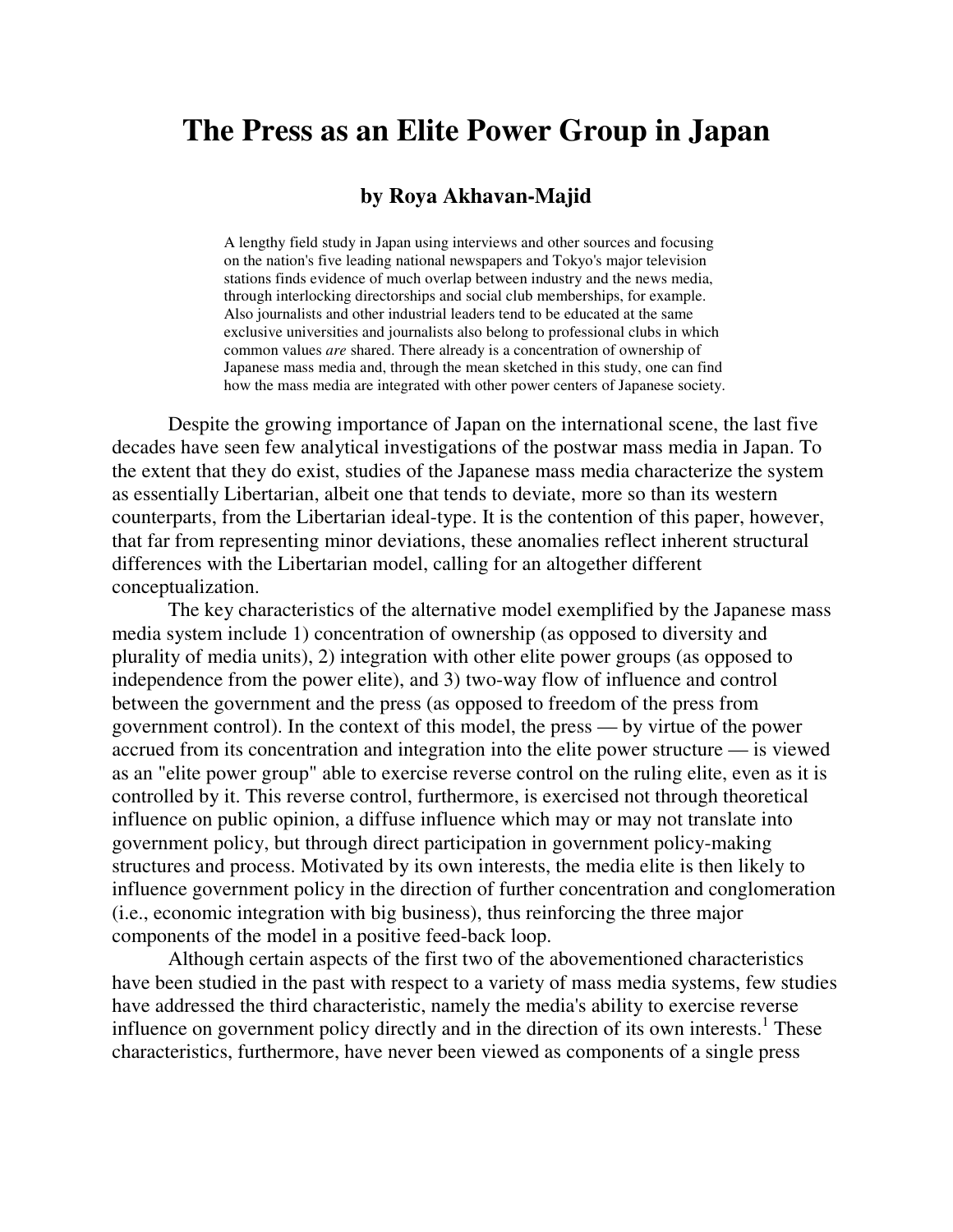structure and considered together as a coherent, theoretically interrelated set of characteristics making up an alternative press model.

Against this backdrop the purpose of this study is to provide a framework for understanding the Japanese mass media system, while also elucidating the components of an alternative press model which could potentially provide a basis for the study and reexamination of other press systems, including that in the United States. In so doing, this study will focus on an analysis of the Japanese mass media system in terms of the specific characteristics of the model delineated above.

# **Concentration of Ownership**

The highly concentrated nature of the mass media in Japan is one of the major characteristics contributing to the media's collective power over the other traditionally recognized Japanese elite power groups.<sup>2</sup>

Media ownership in Japan is concentrated primarily in the hands of five major mass media conglomerates which own newspaper and broadcasting enterprises all over Japan. The five major national newspapers, *Yomiuri, Asahi, Mainichi, Nikkei,* and *Sankei,*  with nationwide circulations of up to 13 million copies per day, are tied in cross-media ownership to Tokyo's five key television stations NTV, TV Asahi, TBS, TV Tokyo and Fuji TV respectively.<sup>3</sup>

The extensive cross-media ownership exists despite regulations which state that the level of investment by a newspaper enterprise in a television station can not exceed 10% of the station's share.<sup>4</sup> Using a variety of means, including investments through "sister companies," however, the actual level of investment by each newspaper enterprise in its affiliated TV station exceeds  $50\%$ .<sup>5</sup> Despite regulations barring the key stations to form network relationships with the local stations, furthermore, the key stations do in fact function as networks, providing the local stations with more than 80% of their programming.<sup>6</sup>

Again, despite regulations limiting the level of interlocking directorship between the affiliated newspapers and televisions stations, each of the five newspaper-television conglomerates is, in effect, controlled by the same person who often simultaneously holds the chairmanship of the key station and the presidency of the newspaper enterprise. $<sup>7</sup>$ </sup>

In addition to the five national newspapers and broadcasting networks, media ownership in these five media conglomerates also extends to magazines, sports tabloids, and local newspaper and television stations.<sup>8</sup>

The overwhelming prominence of these media conglomerates on the national scene implies strong potential power in exerting control on the flow of information. The executives and managing editors of these conglomerates hold the power to cover up or reveal any political scandal or to campaign for or against any interest. In this respect, the senior members of these media conglomerates constitute a major power group in Japanese society.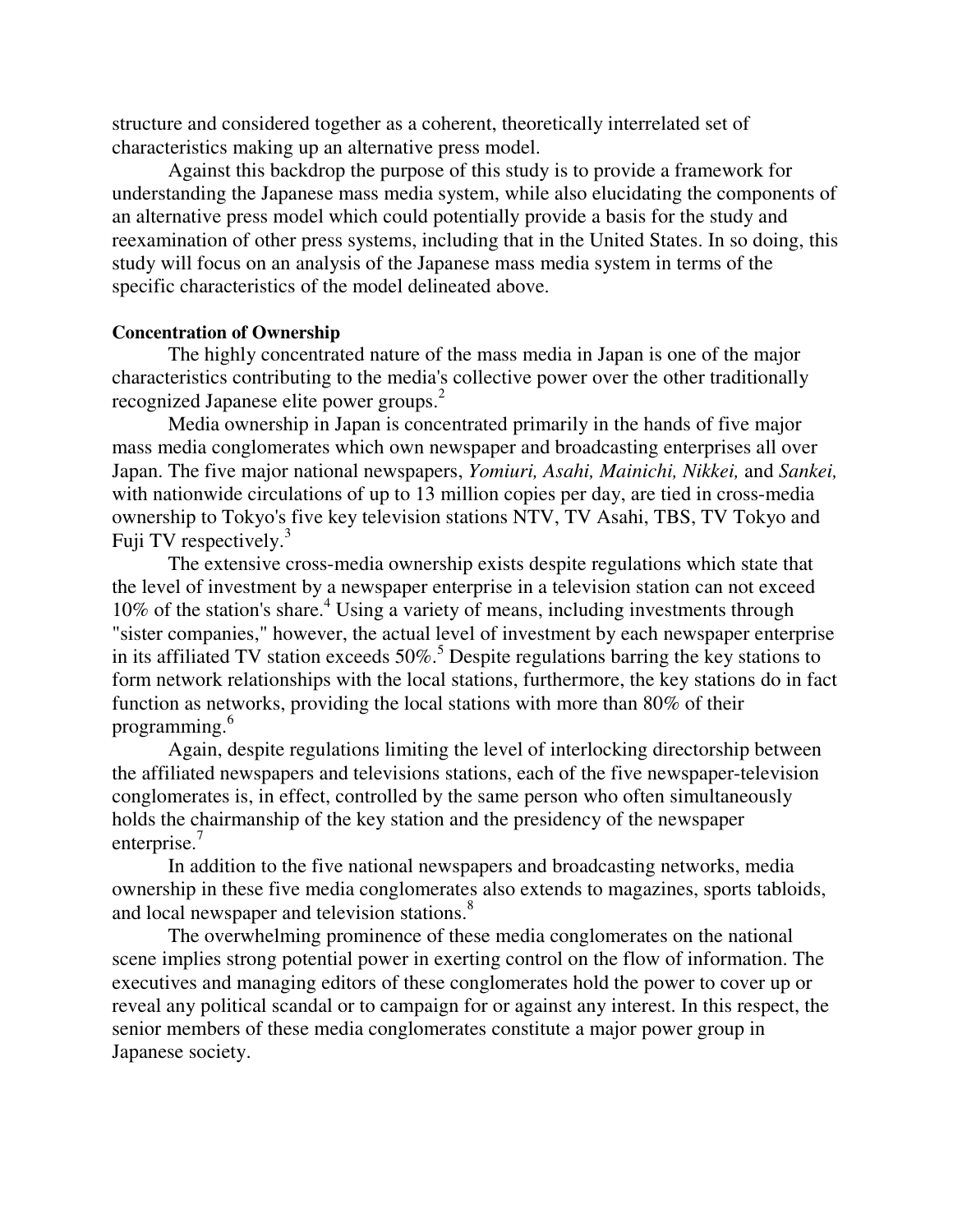## **Integration with other Elite Power Croups**

Mass media elite integration in Japan is based on the three primary components of shared academic elite membership, personnel flow and overlap, and economic interlocking.

In addition to being privileged members of sprawling conglomerates dominating the channels of communication in Japan, Japanese media professionals are also members of an academic elite. Without exception, all Japanese journalists entering any of the five major national dailies are recruited through a three-stage process of written and oral competition with rates of success as low as one per 150 participants.<sup>9</sup> Almost all recruits are new college graduates and come from such top prestige universities as Tokyo, Kyoto, Waseda and Keio. In this way, they are members of the same "university clubs" to which most powerful elite groups belong.

Within the context of Japan's highly competitive educational system, having been able to enter and graduate from these top three universities confers an elite status on the individual unlike any other in Japanese society. It is a distinction which not only opens the door to top positions in Japanese elite institutions, but remains a strong component of the individual's personal identity, group identification, and public image throughout his life.

The academic elite status held by the majority of mass media practitioners in Japan, thus constitutes the first component of mass media integration into the elite power structure.

Another component of mass media-elite integration in Japan is the interlocking between the media conglomerates and the Japanese bureaucracy, arising from the regular flow of high-level bureaucrats from such related ministries as the ministry of Posts and Telecommunications (MPT), into top executive positions in the media industry. This flow is part of a larger pattern of personnel flow and overlap between various elite power groups in Japan, the most conspicuous of which is the institutionalized practice of "amakudari" or "descent from heaven" on the basis of which, every year, Japan's retiring top-level bureaucrats take up executive positions in industries previously under their jurisdiction.<sup>10</sup>

A third component of mass media-elite integration exists at the economic level between the five media conglomerates and Japanese big business, based upon the extensive investments made by big business in the broadcasting industry. Japan's five media conglomerates are, in effect, joint ventures between big business and the mass media industry. The financial interlocking between the two power groups, furthermore, has increased substantially since the advent of new media technologies as Japanese big business has joined the media conglomerates in dominating ownership patterns in such new media as teletext, $^{11}$  cable television, and direct broadcast satellites (DBS).

In the case of teletext, the mass media-big business interlocking has come to include NHK, the country's public service broadcaster. Since 1985, NHK has been a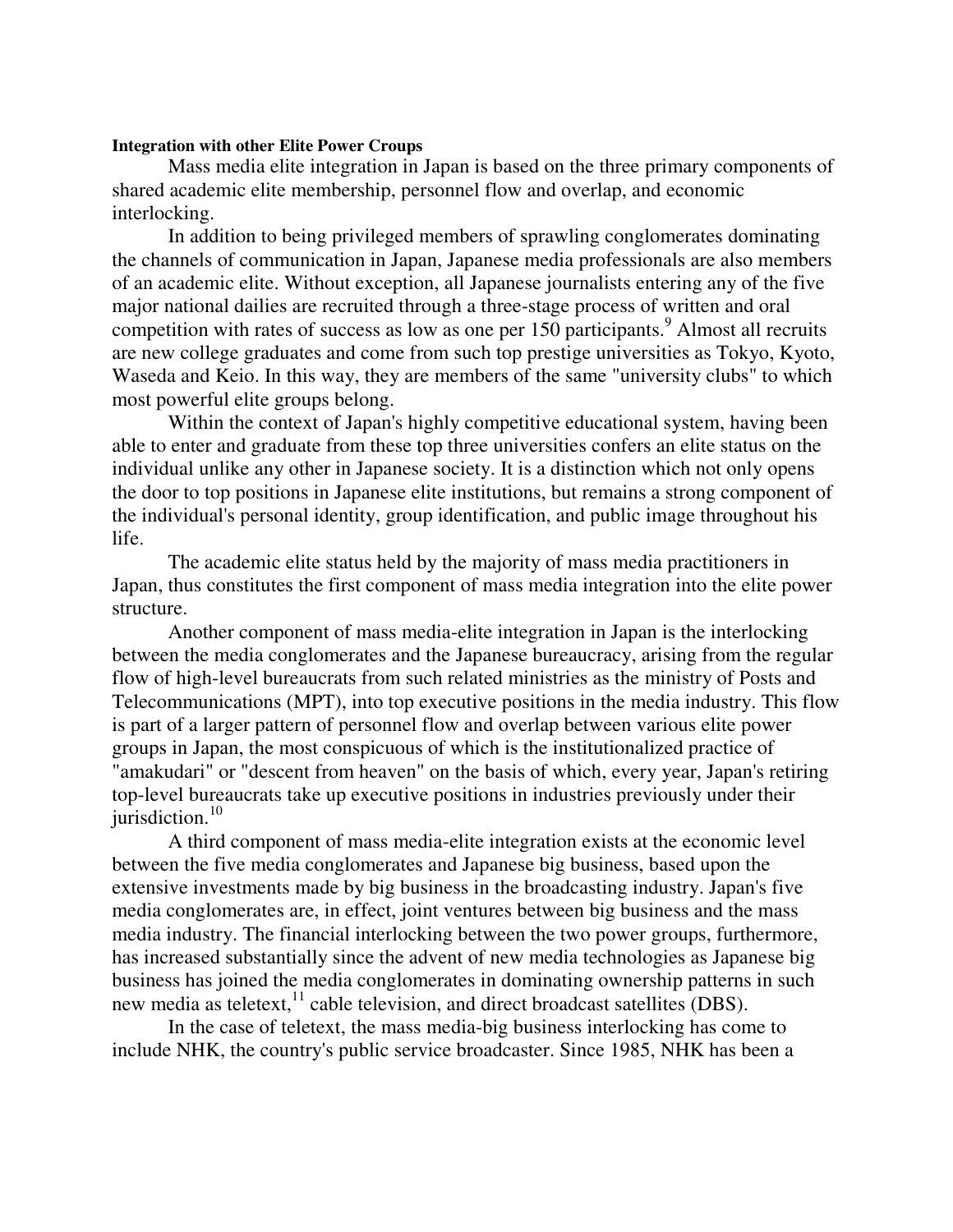major shareholder in two commercial teletext companies (Japan Teletext and Kinki Teletext) established under NHK-big business ownership.<sup>12</sup> Japan's third commercial teletext broadcasting company (Telemo Japan), is a joint venture between big business and the five media conglomerates.<sup>13</sup>

Cable TV ownership patterns in Japan reflect a similar interlocking between the country's major businesses and mass media conglomerates. Although cable television as a means of program origination has yet to take off in Japan, in terms of ownership it is dominated by a giant mass media-big business joint venture. Formed in June 1986, the joint stock company was itself the result of a mega merger between six cable TV companies established a few years earlier under big business-mass media ownership.<sup>14</sup>

Japan's first commercial DBS is also planned as a mass media-big business joint venture. Of the three DBS channels to be carried by Japan's first operational direct broadcast satellite (BS3) after it's launch in 1991, one is planned as a commercial channel to be operated by Japan Satellite Co., a joint venture between Japan's most prominent businesses and the five mass media conglomerates.<sup>15</sup>

The mass media in Japan, therefore, are characterized not only by a high level of concentration in ownership, but also by a growing integration and interlocking with the Japanese big business.

Indeed, it may be argued that, in the absence of enforced anti-trust and concentration of ownership regulations, conglomeration as a means of market domination represents a logical and natural business response to the threat of competition. Accordingly faced with the threat of competition from the new information technologies, the existing vested mass media interests in Japan have coalesced with major Japanese businesses in their efforts to dominate the new media markets; a move which allows them to not only raise the necessary capital, but also to share the risks of entering what is likely to be a potentially lucrative but as yet uncertain market. As we will see, the media's ability to evade existing ownership regulations, and to successfully lobby for their gradual elimination through the exercise of direct influence on Japanese media policy, has been a concomitant part of this process, lending positive reinforcement in turn to the circular process of concentration of ownership, economic interlocking with big business, and growing influence on government policy.

## **Two Way Flow of Control between the Government and the Press**

One of the major characteristics of the Japanese press as an elite power group is its ability to exert reverse influence on the government in the direction of its own interests. Before going on to discuss this process of reverse control, however, let us explore the nature of the government control of the press in Japan.

*Government Control of the Press.* The first element of government influence on the press in Japan is its subtle control on the newsgathering process. The journalist's access to news and information in Japan is constrained through a variety of factors. In order to be able to gather information, Japanese journalists need to be members of bona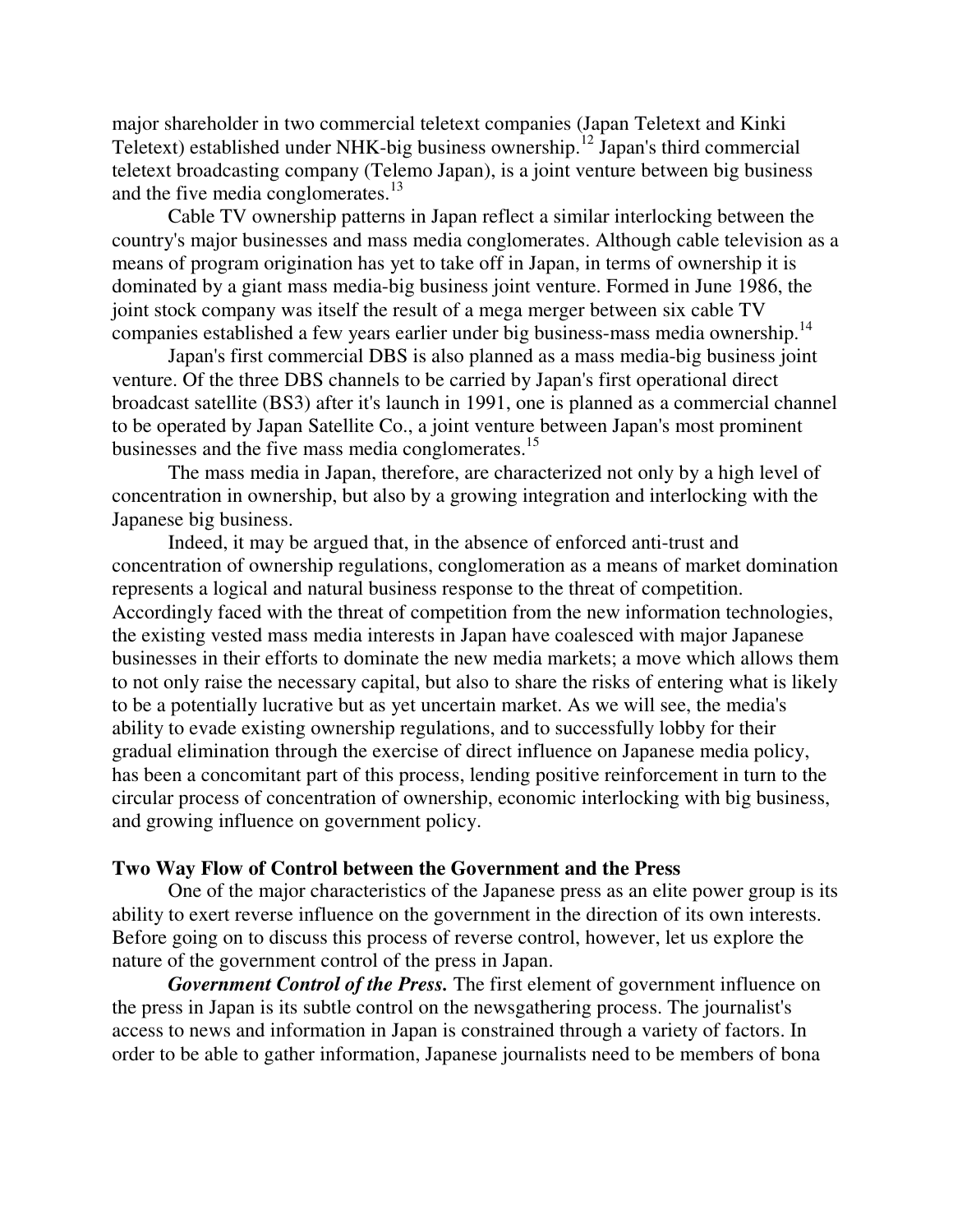fide news organizations. Such a membership, in turn, entitles the journalist to join the appropriate reporter clubs "kisha kurabu" which function as the primary conduits of official information.

Every major public, governmental, or private organization has its own reporter club and provides lounges, desks, and work space for reporters specifically assigned to cover its activities.<sup>16</sup> These Kisha clubs, therefore, function as almost exclusive channels of information regarding the pertinent institutions and it is within the confines of the club walls that much of the reporter/official interaction takes place. In addition to restricting free individual access to news sources, the collective and exclusive nature of Kisha club news-gathering in Japan is responsible for a striking uniformity in news coverage among various media organizations.

The Japanese reporters' ability to gather information is further constrained by the fact that officials in Japan are not legally bound to disclose information. Several laws in Japan restrict the disclosure of various types of information by government employees, while there exists no law to safeguard the reporters' access to official information.<sup>17</sup> Within the context of Japan's legal literature, the "freedom of newsgathering" is cited as a principle deserving of respect. Unlike the freedom of expression, however, it is not guaranteed.<sup>18</sup>

The subtle restrictions and controls placed on the process of newsgathering in Japan thus translate into the need for media professionals to attract the cooperation and friendship of the bureaucratic/political elite so as to be able to perform their journalistic function. This, in turn, has encouraged the routine practice by news organizations of assigning each of their political reporters to a specific politician or high level bureaucrat. Often, this is a lifetime commitment, tying the fortunes of the journalist to those of the official assigned to him. The personal ties thus formed between the reporters and their sources can sometimes be so strong as to create "factional" struggles within news organizations, mirroring those within the party and the bureaucracy.<sup>19</sup>

These structural and organizational characteristics enable the officials in Japan to exercise direct as well as indirect control over the news media. Unlike the censorship exercised in the so-called "authoritarian" countries, however, press control in Japan is based not on coercion, but on subtle restrictions on news-gathering which lead to functional dependence on the part of media professional on the friendship and favor of government officials.

*Press Control of the Government*. The government's control of the mass media in Japan, however, is not complete. And, inasmuch as the Japanese bureaucratic and political elite have come to rely on the press for favorable explanation of their actions and policies, to that extent has the press in Japan been able to develop its own power and gain considerable control over the government elite. The Japanese press exercises this power by selectively concealing or revealing damaging political facts. The highly concentrated nature of mass media in Japan, enabling each media conglomerate to reach millions of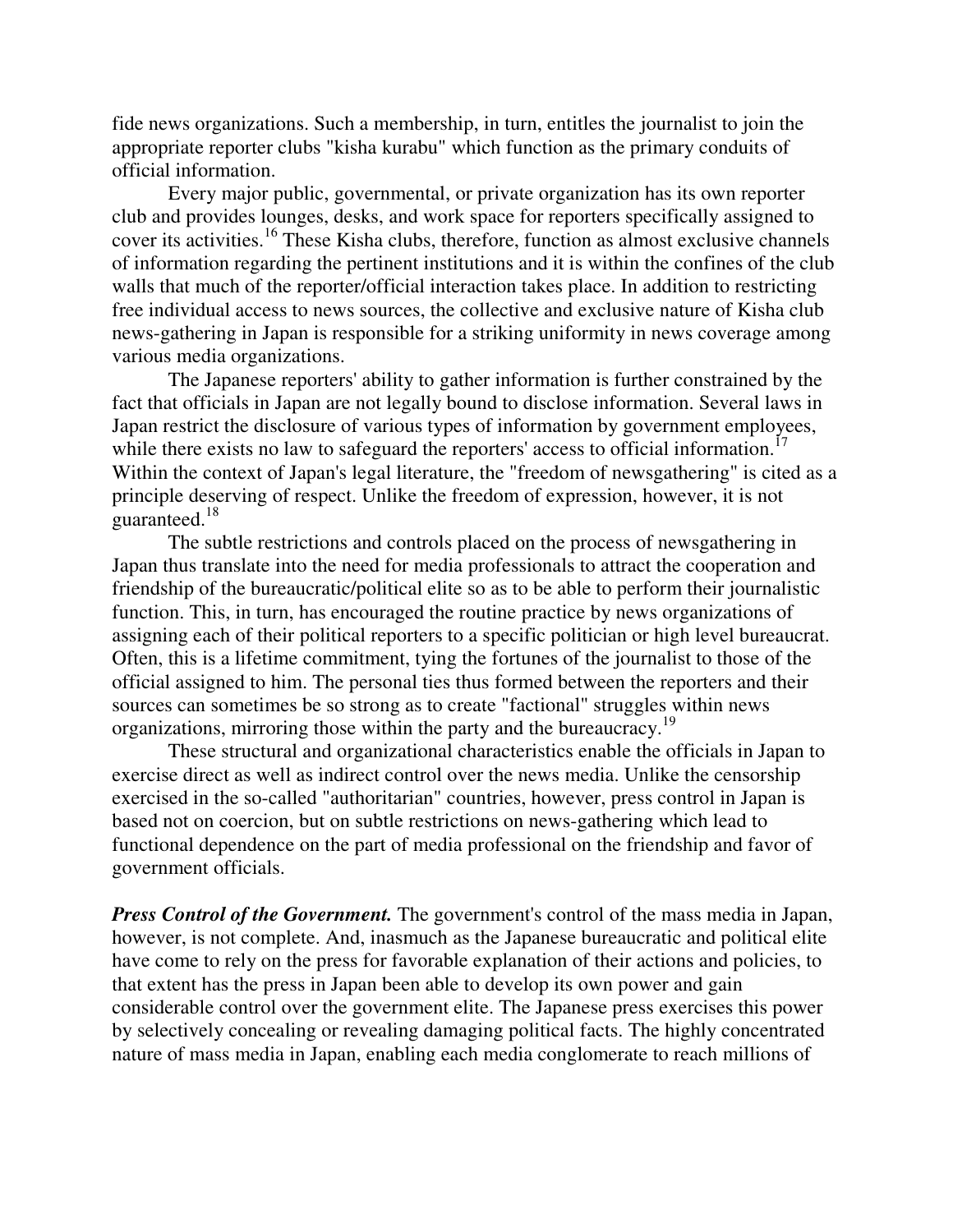people on a national scale, represents a major element of the Japanese media's power in this respect. With widely read national newspapers as well as well-placed friends in the national government readily at its disposal, each media conglomerate in Japan has the potential power to influence extensively, if not make or break, the career of any given member of the bureaucratic/political elite.

The subsequent need on the part of the government elite to ensure good relations with the press in Japan has, among other things, led to routine efforts on the part of the government officials to solicit and accommodate the interests of the mass media conglomerates in all matters of media policy. Throughout the 198O's, during which much of Japan's new media policy has been formulated, the media conglomerates have been represented on all relevant "policy advisory committees"—which constitute the primary structures of policy-making in Japan<sup>20</sup>— and have wielded visible influence on the policy outcomes.

In the case of teletext, for example, the media conglomerates have been able, through their direct participation in the policy-making structures, to score major victories with respect to deregulation of ownership, allowing them to preempt competition and dominate ownership patterns in the new medium.

Since early in teletext's development, Japan's media conglomerates had shown great concern in relation to the possible threat that the new medium might pose to their newspaper publishing and broadcasting interests and asserted their right to dominate teletext broadcasting in Japan. In so doing the media conglomerates lobbied for

- 1) total elimination of the existing cross-media ownership regulations, allowing the media conglomerates to obtain majority shares in the new medium, and
- 2) categorization of teletext as electronically transmitted "text"; and subsequent removal of all content regulations including the "fairness and balance" requirements normally applied to broadcasting on the basis of the Broadcast law.<sup>21</sup>

While, in view of its interest in regulating the new medium, MPT, Japan's primary telecommunications and broadcasting authority, remained unfavorable to the media conglomerates' insistence on teletext's classification as a "print" medium, in November 1985, it agreed to relax the cross-media ownership limits, allowing each media conglomerate to hold up to a 30% share in teletext businesses.<sup>22</sup> This raised the previous level of permissible investment by 20%. Responding further to the media conglomerate's demands, MIT exempted teletext broadcasters from the educational and public service programming requirements contained in the Broadcast Law.

Faced with continuing pressure from the Japan Publishers and Editors Association (NSK) and the National Association of Commercial Broadcasters, MPT revised its "teletext broadcasting licensing policy" once again in October 1987, removing all restrictions on ownership and control of teletext broadcasting by the media conglomerates. The decision, reached by MPT under organized mass media pressure, was hailed by NSK as "a milestone in pushing forward deregulation.<sup>23</sup>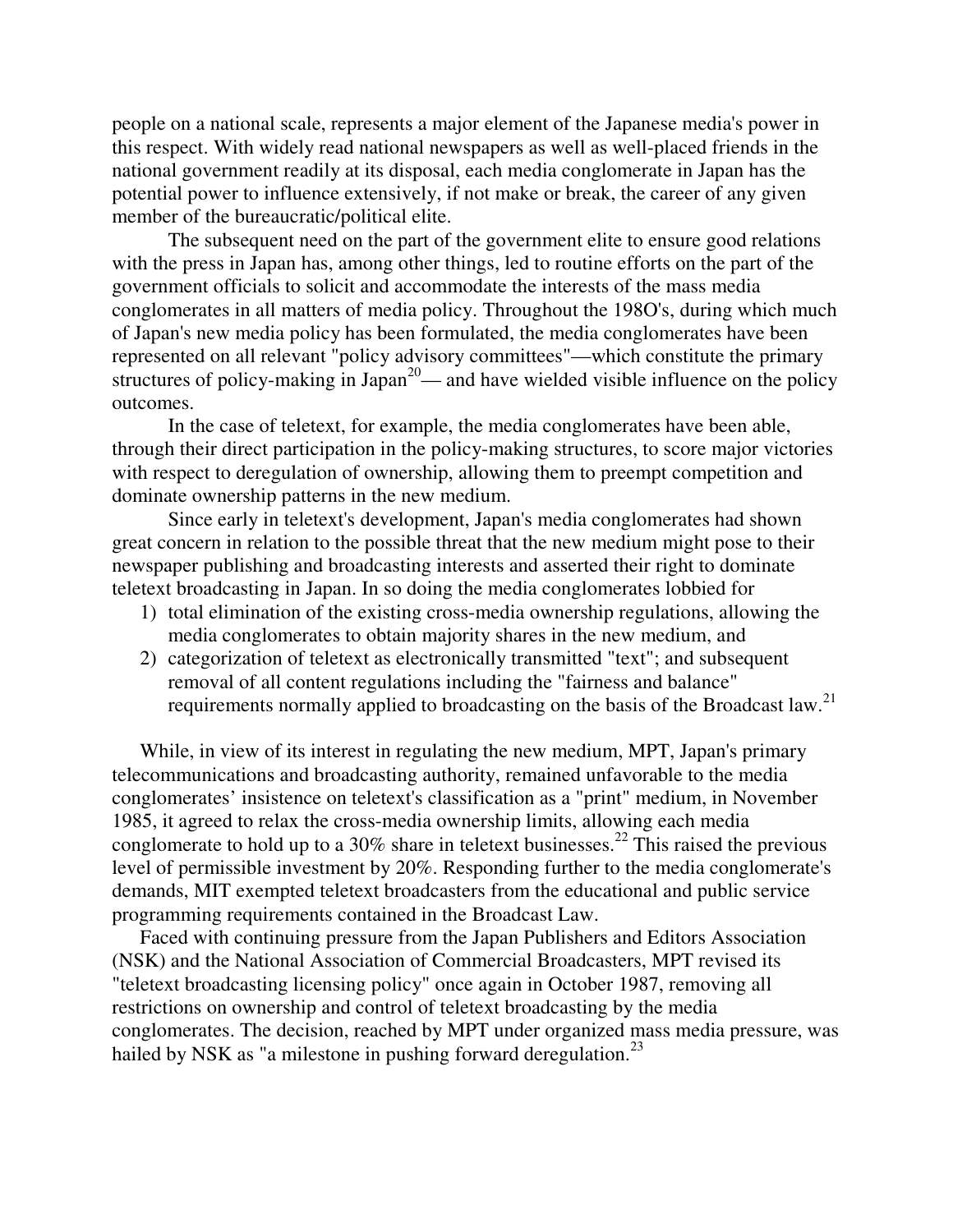Cable television policy in Japan provides another example of direct mass media influence on government policy. Although as a means of signal enhancement and retransmission, cable has existed in Japan since 1955, it has yet to take off as a means of program origination.<sup>24</sup> Although factors such as the relative abundance of television channels and the lack of sufficient program production capacity have been partially responsible for this slow growth, the long-standing opposition by the media conglomerates to any program origination CATV ventures has played a major part in determining the nature and pace of cable TV development in Japan.

The first program origination venture in Japan, launched in 1968 by a company called NCV, was strongly opposed by a coalition of Japan's mass media conglomerates and the country's public broadcaster, NHK.<sup>25</sup> Seeking to respond to the strong protest on the part of the mass media elite, yet lacking any legal grounds to block the venture, MPT asked NCV to allow the existing broadcasters to join it as partners in the proposed cable TV company, leading to a forced coalition among adversarial interests which brought an effective halt to the venture. $^{26}$ 

Adopted in 1972, not long after the NCV episode, Japan's Cable Broadcast Law also strongly favors the media conglomerates, enabling the existing broadcasters to exercise direct veto power over the fate of any newcomers into the business. The law, for example, requires new cable operators to get retransmission consent from the existing broadcasters.<sup>27</sup> Because better reception of the over the air channels remains an important incentive for cable subscription in Japan, the inability to provide such a service could seriously affect prospect for any new cablecasting enterprise.

The interests of the existing broadcasters are further served by the fact that from the beginning no limits were imposed on cable ownership by either the Cable Broadcast Law or the MPT regulations.<sup>28</sup> As a result, the current cable television ownership patterns in Japan are dominated by a handful of mass media-big business consortia which collectively control the pace and extent of cable development in Japan.

Even in the case of DBS development which, aside from its implications for the broadcasting industry, is directly tied with the larger objectives of Japan's space program, the interests of the media conglomerates have been in the forefront as a major policy criterion. Although the general opposition by Japans mass media to commercial DBS development has thus far failed to change MPT's plans to devote one of the three channels on Japan's first operational DBS (BS3) to commercial broadcasting, the media conglomerates have succeeded in preserving their interest on several grounds. First, in addition to their 35% share (which includes the 19% share held by the commercial broadcasters and the 16% share held by the five major newspapers), the media conglomerates hold the marketing and programming rights in the commercial DBS company, giving them effective control over the channel and the pace of its development.<sup>29</sup> Second, based upon the conglomerates' lobbying against the use of advertising in DBS, a subscription system is currently being considered as the primary means of financing for the proposed commercial channel.<sup>30</sup>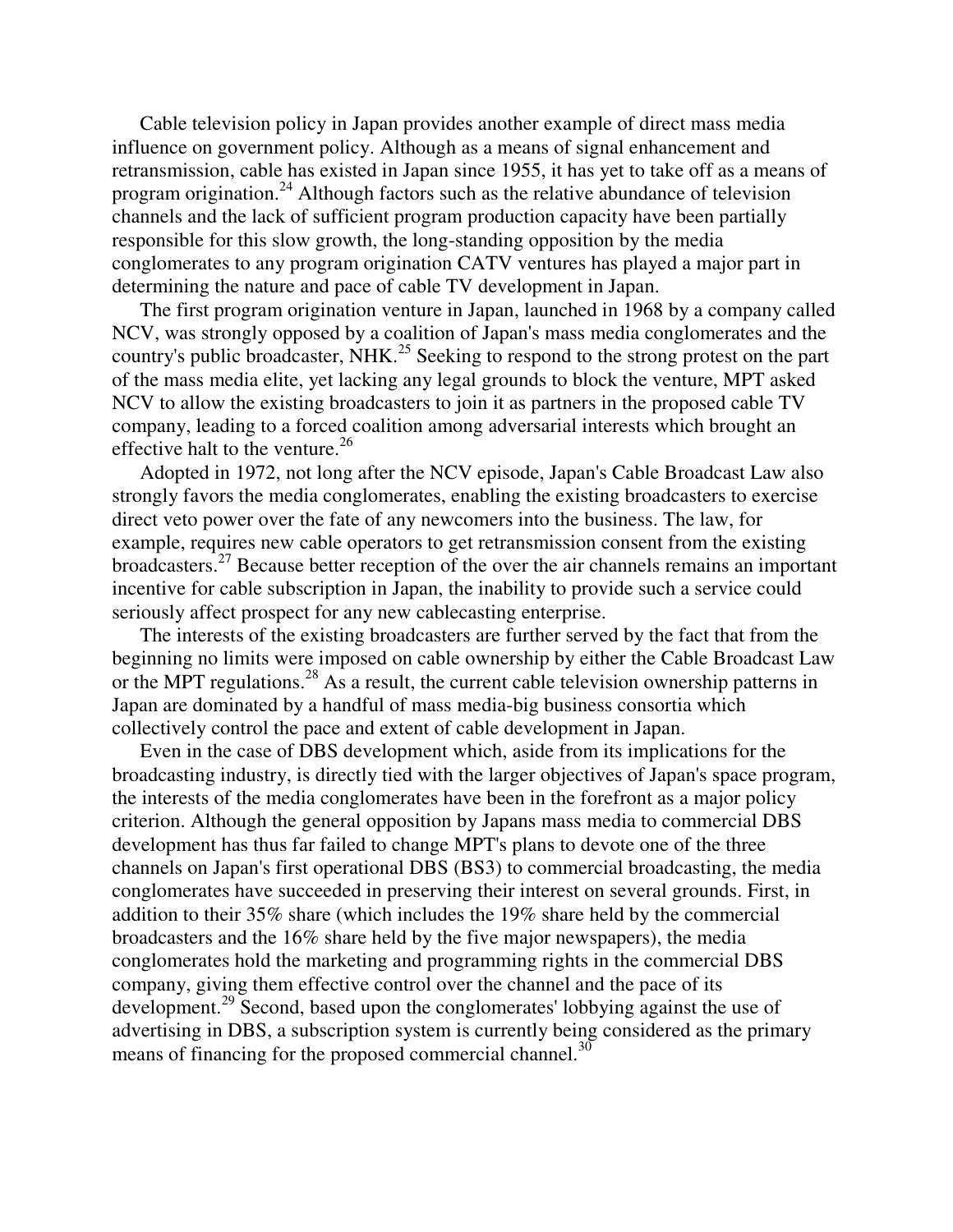Although a basic conflict of interest between NHK and the media conglomerates,  $31$ arising from NHK's disproportionately larger share of the channels on the proposed BS3 satellite, remains a major obstacle in the path of DBS development in Japan, extensive efforts by MPT continue in the context of various advisory committees to resolve the conflict— a fact which attests further to the powerful role played by the mass media in shaping Japan's new media policy. Given the level of influence exercised by the media conglomerates on all matters of media policy in Japan, the ultimate resolution of the ongoing conflict between the two groups remains a major prerequisite to the successful implementation of Japan's DBS program.

#### **Conclusion and Suggestions for Future Research**

l

Based upon such characteristics as concentration of ownership, integration with other elite power groups, and subsequent ability to exercise direct influence on government policy, the mass media in Japan represent a major elite power group in, Japanese society. Far from representing a unique case, however, the alternative model exemplified by the Japanese mass media may be considered to provide a framework for the study and reexamination of other press systems currently subsumed under the Libertarian theory. Such reexamination would be particularly relevant in the case of the United States, in which a growing concentration and conglomeration in media ownership, and a major media deregulatory trend fueled by extensive lobbying on the part of vested media interests has long been in evidence. A comprehensive reexamination of the existing Libertarian systems may lead to the conclusion that the Libertarian model of the press is being gradually replaced by an Elite Power Group model.

<sup>&</sup>lt;sup>1</sup> The existing "four theories" of the press, formalized three decades ago by Siebert, Peterson, and Schramm, as well as the variations on these major themes offered by other writers (e.g., John Merrill, William Hachten), discuss government-media relationships in terms of four basic ideal-types, 1) the media as diverse and independent units free from government control (Libertarian theory), 2) the media as diverse and independent units obligated to uphold certain public responsibilities either voluntarily or under government regulation (Social Responsibility theory), 3) the media as diverse units subject to intermittent heavy-handed government control (Authoritarian theory), and 4) the media as an arm of the government subject to systematic control (Communist theory). All of the above idealtypes implied in the traditional theories of the press, describe government-press relations in terms of either the existence or lack of a unidirectional control flowing from the government to the press. None, however, stipulates a process of reverse control in which the press acts as a primary elite power group capable of influencing government decisions in the direction of its own interests.

 $2$  Previous studies of Japan have identified the political elite (i.e., the members of the ruling Liberal Democratic Party), the bureaucratic elite (i.e., the administrative ministers and other high-level bureaucrats), and the big business (i.e., the executives of the 100 or so large businesses which dominate the Japanese economy) as the triad holding up the country's political power structure. This paper presents the first instance of a work (except for the present author's doctoral dissertation) in which the media are identified as a fourth major elite power group in Japan. <sup>3</sup> *About Japan Series: Japan's Mass Media* (Tokyo: Foreign Press Center, 1986), p. 48.

For a description of the historical development and overall organization of broadcasting in Japan, see Donald Brown, "From Kabuki to Crime Drama." *Comparing Broadcasting Systems: The Experiences of Six Industrialized Nations*. (Ames, IA: Iowa State University Press, 1989).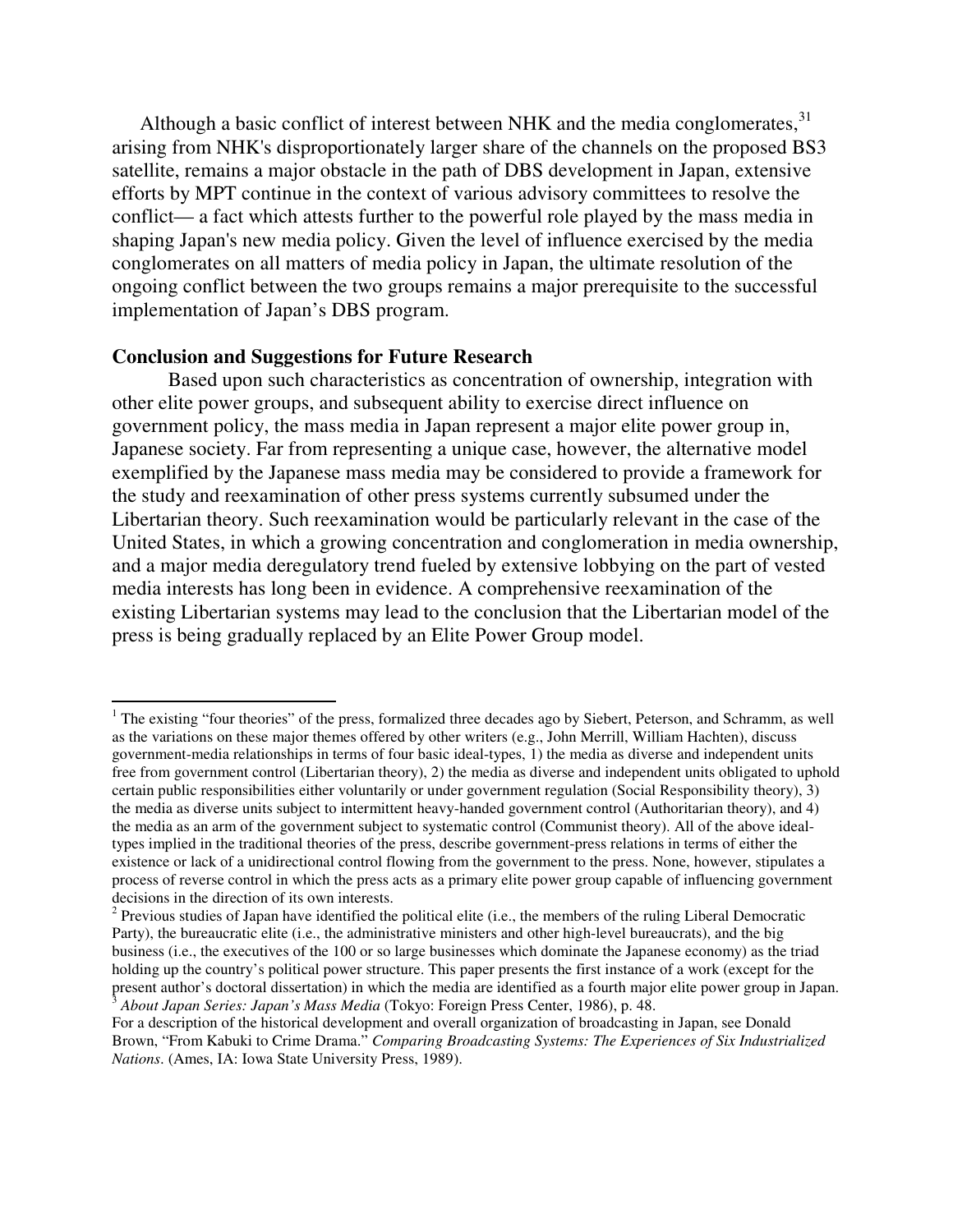6 Kazuhiko Goto, Professor of Mass Communication, Tokiwa University. Personal interview. April 4, 1986.

<sup>7</sup> Ibid., March 12, 1986.

l

8 See Won Chang, "Vertical Integration of Mass Media in Japan," *Gazette,* 27: 181-192 (1981) for a critique of the extensive concentration, conservatism and uniformity of content in the Japanese media. Also see *The Japanese Press,* 1982 (Tokyo: Japan Editors and Publishers Association, 1982) for quantitative data on the Japanese media industry.

9 Young Kim, *Japanese Journalist and Their World* (Charlottesville, VA. University of Virginia Press, 1981), pp. 28-30.

<sup>10</sup> Jon Woronof, *Japan: The Coming Economic Crisis* (Tokyo: Lotus Press, 1980).

<sup>11</sup> "Teletext" refers to a broadcast technology which takes advantage of the unused portion of the TV blanking lines to transmit textual information. Like any other over-the-air broadcast signal, teletext can also be carried via cable. <sup>12</sup> Sakae Ishikawa, Senior Researcher, NHK Broadcast Culture Research Institute. Personal Interview, June 27, 1986. The two big business NHK joint ventures makes use of NHK's blanking lines to provide advertising supported information services nation-wide. Both companies, established in December 1985, are controlled by NHK which holds 33% of the shares in each company (10% directly and 23% through its affiliates).

<sup>13</sup> *Press Guide*, Vol. XI, No. 2, February 1986.

<sup>14</sup> *Yomiuri Shimbun* (Japanese text), "CATV Ziggio, Ipponka," (Merger of CATV Companies), June 6, 1986.

<sup>15</sup> The other two channels will continue to be used by the country's public broadcaster, NHK – which has so far been the sole user of the two channels on the experimental BS2 – to carry its educational, general, and special DBS programming. See: Kuichi Kobayashi, "New Media in Japan Today," *Studies of Broadcasting,* March 1985, p. 14.

<sup>16</sup> Nathaniel Thayer, "Competition and Conformity: An Inquiry into the Structure of Japanese Newspapers," in *Modern Japanese Organization and Decision-making* (Berkeley, Los Angeles: University of California Press, 1974), pp 284-303.

<sup>17</sup> Izumi Tadokoro, Deputy Secretary General and Director, Development Department, Japan Newspaper Publishers and Editors Association. Correspondence, April 7, 1987.

<sup>18</sup> Young Kim, *op. cit.,* p. 135.

<sup>19</sup> *The Economist,* July 16, 1988, p. 30.

<sup>20</sup> Roya Akhavan-Majid, "Telecommunications Policy-Making in Japan, 1970-1987: A Case Study in Japanese Policy-Making Structures and Process," Doctoral Dissertation, University of Minnesota, 1988.

 $21$  Article 44-3 of the Broadcast Law states that broadcast content:

- 1) Shall not disturb public security or good morals and manners.
- 2) Shall be politically impartial.
- 3) Shall give the news without distorting facts.
- 4) Shall clarify the point of controversial issues from all angles possible.

Article 44-4, furthermore, states that: Broadcasters shall, in compiling programs for domestic broadcasting provide cultural and educational programs as well as news and entertainment, maintaining harmony among broadcast programs. (Source: Yashiro Iyoda, "Changes in the Broadcasting System and their Impact on Commercial Broadcasters," *Studies of Broadcasting,* March 1985, p. 58.)

<sup>22</sup> Kyoichi Okamura, Senior Adviser, Broadcast Administration Bureau, Ministry of Posts and Telecommunications. Personal interview, May 23, 1986.

<sup>23</sup> *NSK Bulletin,* Vol. 10, No. 4, December 1987.

<sup>24</sup> Current cable penetration in Japan stands at a mere  $17\%$ .

<sup>25</sup> Kazuhiko Goto, Personal interview March 12, 1986. Also see: Kuichi Kobayashi, "Some Critical Remarks on the New Media Research and Development in Japan," *Studies of Broadcasting,* March 1982.

 $26$  Ibid.

<sup>27</sup> Hirosi Shiono, "The Development of Broadcasting Technology and Related Laws in Japan," *Studies of Broadcasting,* March 1978, p. 26.

<sup>28</sup> Kyoichi Okamura. Personal interview, May 23, 1986.

<sup>29</sup> Minoru Tamura, Senior Researcher, NHK Broadcast Culture Research Institute. June 27, 1986.

<sup>&</sup>lt;sup>4</sup> Yashiro Iyeda, Senior Researcher, The Institute of National Association of Commercial Broadcasters. Personal interview, July 12, 1985.

<sup>5</sup> Takeshi Maezawa, Senior Editor, *The Yomiuri Shimbun*. Personal interview, February 7, 1986.